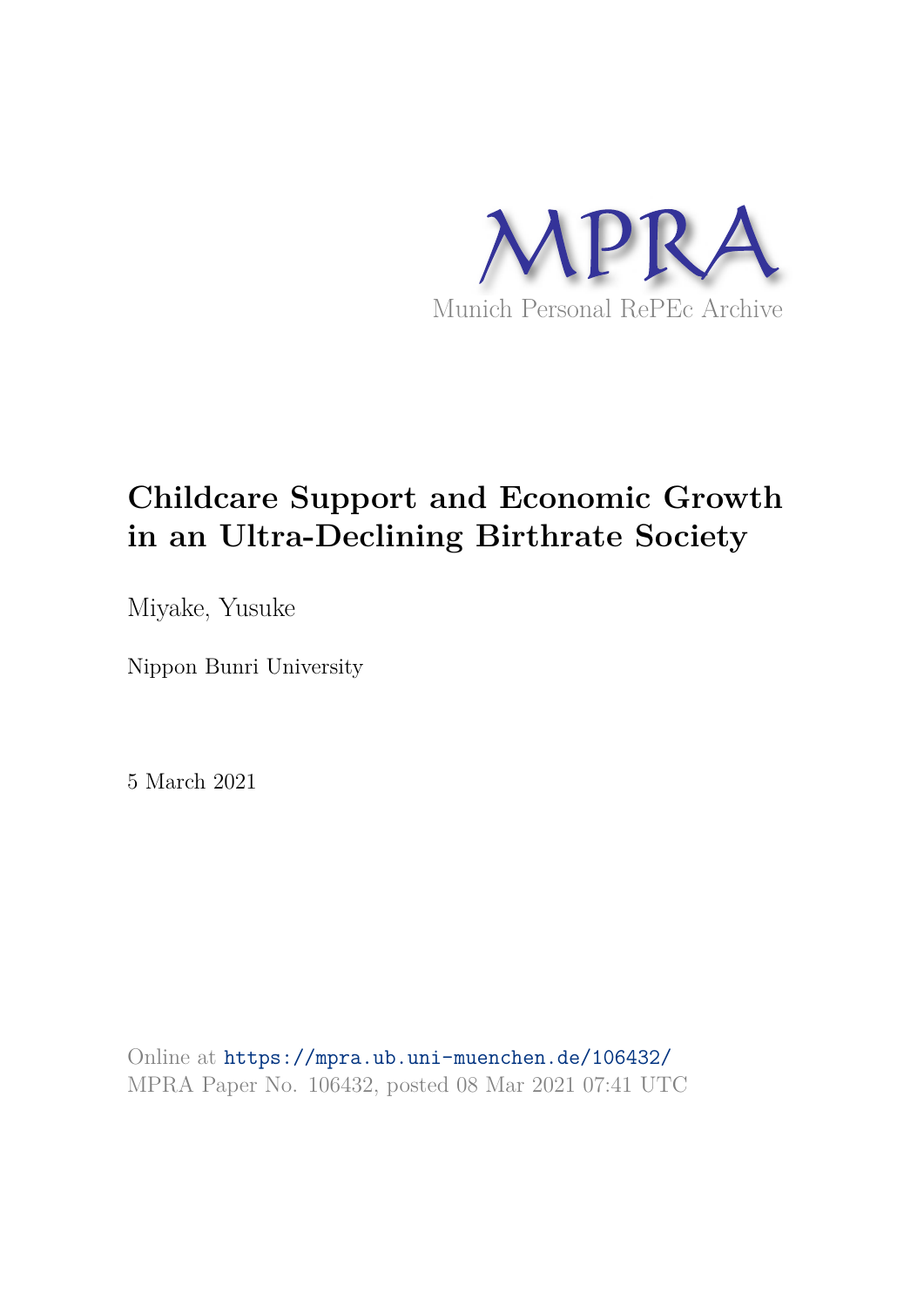#### **Childcare Support and Economic Growth in an Ultra-Declining Birthrate Society**

### **Yusuke Miyake<sup>1</sup>**

**Abstract** This paper analyzes weather public capital investment or childcare support maximize growth rate in an ultra-declining birthrate society using a labor augmented model with the public capital. We clarify the global stability of the private capital-public capital ratio to the steady state. In addition, we analyze the effect of increasing expenditure share of a tax revenue on the economic growth. The result of this analysis shows that increased share on the public capital investment brings the higher economic growth. This means that if all tax revenue is allocated to the public capital investment, the growth rate will be maximized.

Keywords: Public capital investment • Childcare support • Income tax • Economic growth

**JEL classification:** D91・E62・O41

#### **1. Introduction**

-

The number of children continues to decrease. The total fertility rate was  $1.36<sup>2</sup>$  in 2019-the lowest level to date-as indicated by the Ministry of Health, Labor and Welfare (MHLW) in Japan. According to the Cabinet Office continues to insist that Japan is already in the state the ultra-birthrate declining society in a long time. The society will become that one out of 2.5 people is among the elderly (aged 65 or older) by 2050.<sup>3</sup> Viewing life in the long term, workers should determine their spending based on their estimated lifetime income. According to the overlapping generation model advocated by Diamond (1965), a person's lifetime income consists of earnings in the two periods: during their worker's period and in later life. Individuals make decisions today from a lifetime perspective within a budget constraint. The number of children in the developed country will decline is shown by Becker (1981) and Becker and Lewis(1973). At first glance this to be a contradiction when considering the children as a good. This is because the price of a childcare cost is proportional to scale of the quantity multiplied a quality. On this study, models are established based on a neoclassical theory that the

<sup>1</sup> Nippon Bunri University, 1727 Ichigi, Oita City, 870-0397, Oita Prefecture, Japan. E-mail: miyakeys@nbu.ac.jp

<sup>2</sup> "Current population survey," MHLW website [\(https://www.mhlw.go.jp/toukei/list/81-1a.html\) \(accessed](https://www.mhlw.go.jp/toukei/list/81-1a.html)%20(accessed) on September 20, 2020)

<sup>3</sup> "Situations of Aging" (Japanese), Cabinet Office website [\(https://www8.cao.go.jp/kourei/whitepaper/w-](https://www8.cao.go.jp/kourei/whitepaper/w-2012/zenbun/pdf/1s1s_1.pdf)[2012/zenbun/pdf/1s1s\\_1.pdf\)](https://www8.cao.go.jp/kourei/whitepaper/w-2012/zenbun/pdf/1s1s_1.pdf) (accessed on June 15, 2020)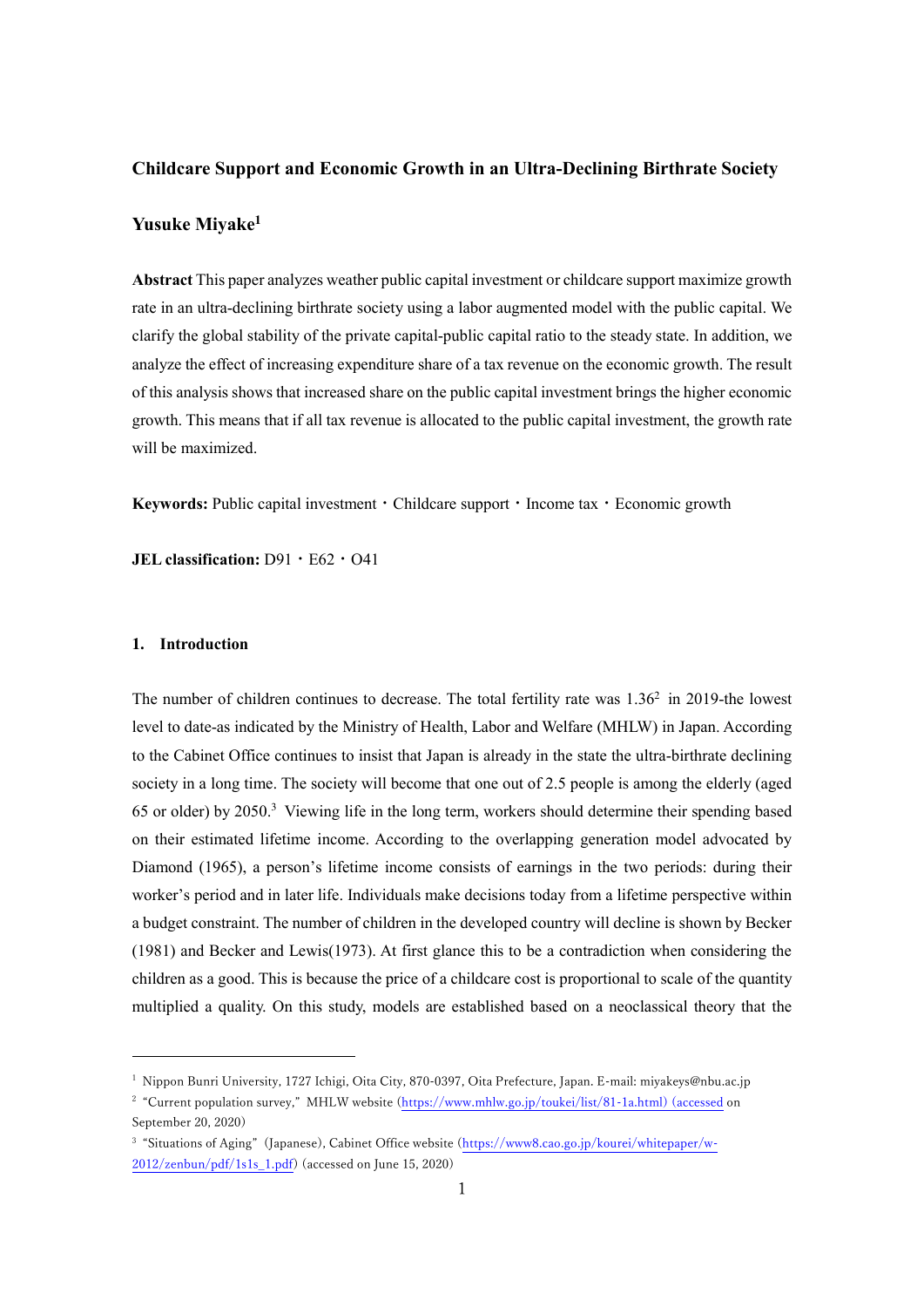growth of the capital will drive up the gross domestic product (GDP) and leads to a greater growth rate of the whole nation. This article's main portion utilizes Romer's endogenous growth model (1986) to introduce the public capital which is proposed by Barro (1990), Barro and Sala-i-Martin (1992), Futagami et al. (1993), Turnovsky (1997), and Yakita (2008) and Maebayashi (2013). They indicate that the public capital stock boosts the labor productivity. The financial resource of the public capital investment is an income tax (labor income and capital income). Yakita (2008) considers two public expenditures both the public capital investment and public capital maintenance using the birth rate internalization model. Maebayashi (2013) shows the dynamics of the private-public capital ratio and certification in the existence of the steady state and the global stability to there. Furthermore, he analyzes the optimal allocation of the tax revenue between the expenditure on the public capital investment and the public pension subsidy in pay-as-you-go pension system. His insistency is clear that the best policy for the growth is to allocate all financial resources to the public capital investment. However, from the perspective of the social welfare, he shows that the optimal allocation rate in the tax revenue can be derived depending on the scale of the social discount rate.

In this paper, we analyze priority policy between the public capital investment and childcare support in the growth rate under the government budget constraints which are the income tax revenues only.

First, we proof the existence of a steady state and the economy will converge to the steady state globally and stably. And we show that all variables the public capital, private capital, and GDP grow at the same rate on the balanced growth path (BGP). Second, we analyze the effect of increasing the share of the public capital investment on growth under constant tax revenue. Using a numerical example, the growth will be positive. If we interpret it intuitively without using it, keywords will be the elasticity of the increasing share of public capital investment for the relative ratio scale on the private-public capital and the share of labor on GDP. That is, the absolute value of elasticity is less than 1 for the marginal increase of the public capital investment. This means that the effect of rising the wage rate due to the increase in the public capital has not contributed so much to the increase in savings. In this case, a considerably large labor share in GDP is required for positive growth. This reason for this is very clear. First, this depends on the shape of the utility function shown in the linear logarithm. The use of this function means that savings depend only on income in the first period, not on interest rate. In other words, the substitution effect and the income effect cancel each other out, and the effect on savings against changes in the interest rate becomes zero. Second, the childcare support as a government child rearing support measure does not contribute to the increase in the labor force. In this analysis, the public pension system and long-term care insurance system in the social security system are not considered, so there is no externality to the parent generation. Therefore, the incentive for parents to have children is considered to be consumer goods, not capital goods, form economic point of view. That's why the size of the child's preference rate plays a very important role. In fact, this model shows that the number of children matches the parent's preference for children, regardless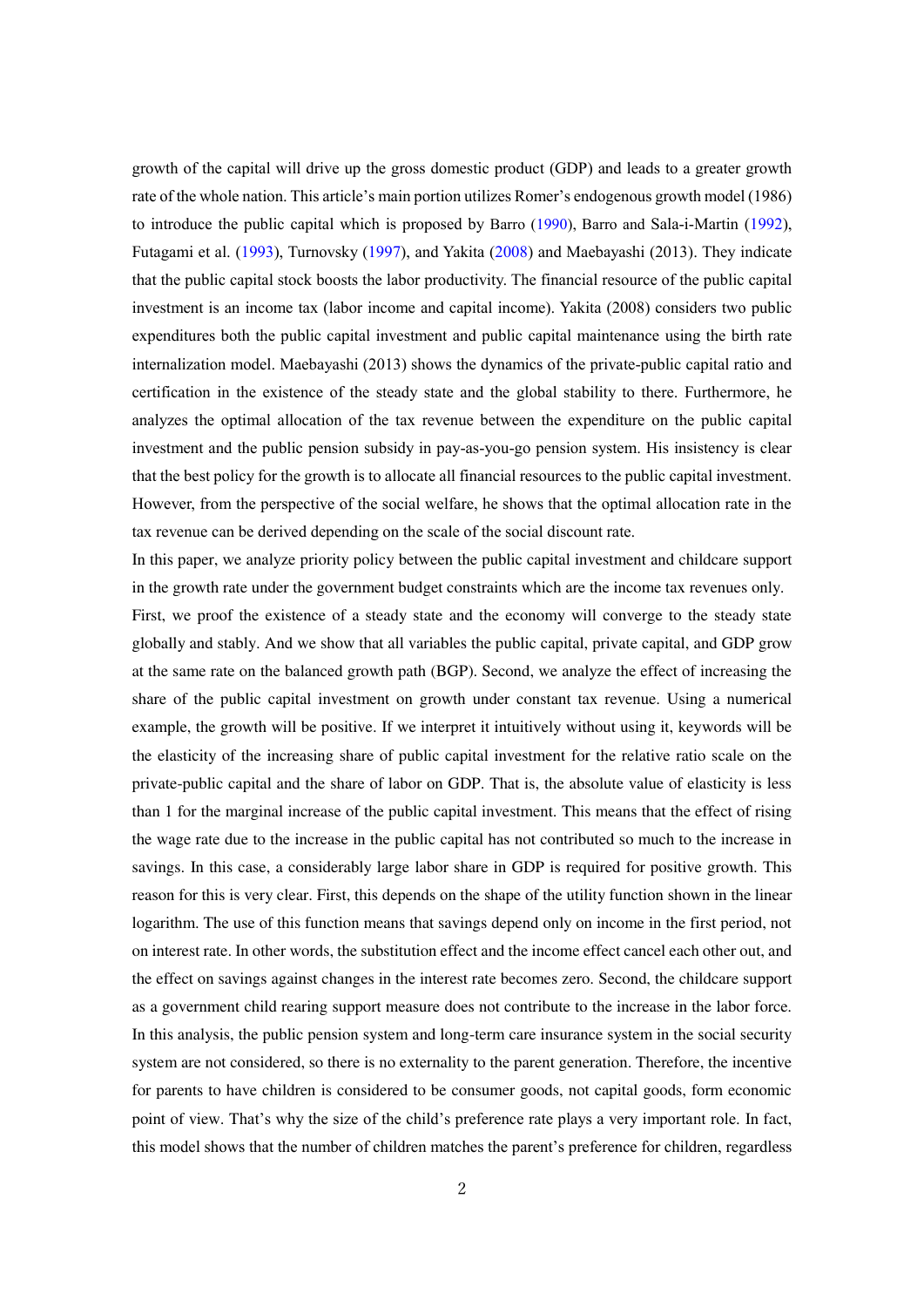of the government's childcare support. This argues that no matter how much the government implements a child-rearing support policy, it will not lead to an increase in the number of children and, by extension, the labor force in Japan as a whole in the future unless the parents' love for their children is greatly poured. In other words, even if the allocation of the childcare support as a countermeasure against the declining birthrate is increased under certain financial resources, it does not lead to an increase in the labor force in the future.

Because we assume the log-linear type utility function, the savings does not depend on the interest rate. That is, it only depends on the income in the first period. Therefore, the effect of the increase in the rising the public capital on the private capital is not reflected. I construct the model using the Diamond model (1965), which has a two-period overlapping generations model. We introduce the public capital stock to construct the model which has labor augmented production technology.

The remainder of this paper is organized as follows. The next section presents the model indicating the dynamic system of capital-private and public capital. I also clarify the globally stability of the dynamics to the steady state. I attempt to show the effect that occurs when the government increases income tax and public capital investment shares in the steady state. The last section concludes the paper.

#### **2. Model**

#### 2.1 Individuals

I consider the model, which is two-period OLG model presented by Diamond (1965). All markets are fully competitive. I assume a homogeneous consumer who obtains utility from consumption in the working and old periods and the number of children. We consider the child as consumer goods not capital goods and there is no public pension. Therefore, there is no self-denial. He supplies labor inelastic in only the first period, where I assume that every consumer has one unit of labor and supplies to the labor market. He allocates income for consumption, saving, and childcare costs in the first period; he also consumes all in the first period, and consumes all income, such as saving and interest with no bequests in the second period. I assume a logarithmic linear utility function and lifetime budget constraint as follows: time preference, child preference, childcare cost, childcare support, and income tax are indicated by  $\rho \in (0,1)$ ,  $\varepsilon > 0$ ,  $z \in (0,1)$ ,  $h_t \in (0,1)$ ,  $z \ge h_t$ , and  $n_t \ge 1$  which must hold in order for the economy to be sustainable in the long term.

$$
max. \t u_t = logc_t + plogd_{t+1} + \varepsilon logn_t \t\t(1)
$$

s.t 
$$
w_t (1 - \tau) [1 - n_t (z - h_t)] = c_t + \frac{d_{t+1}}{r_{t+1} (1 - \tau)}
$$
 (2)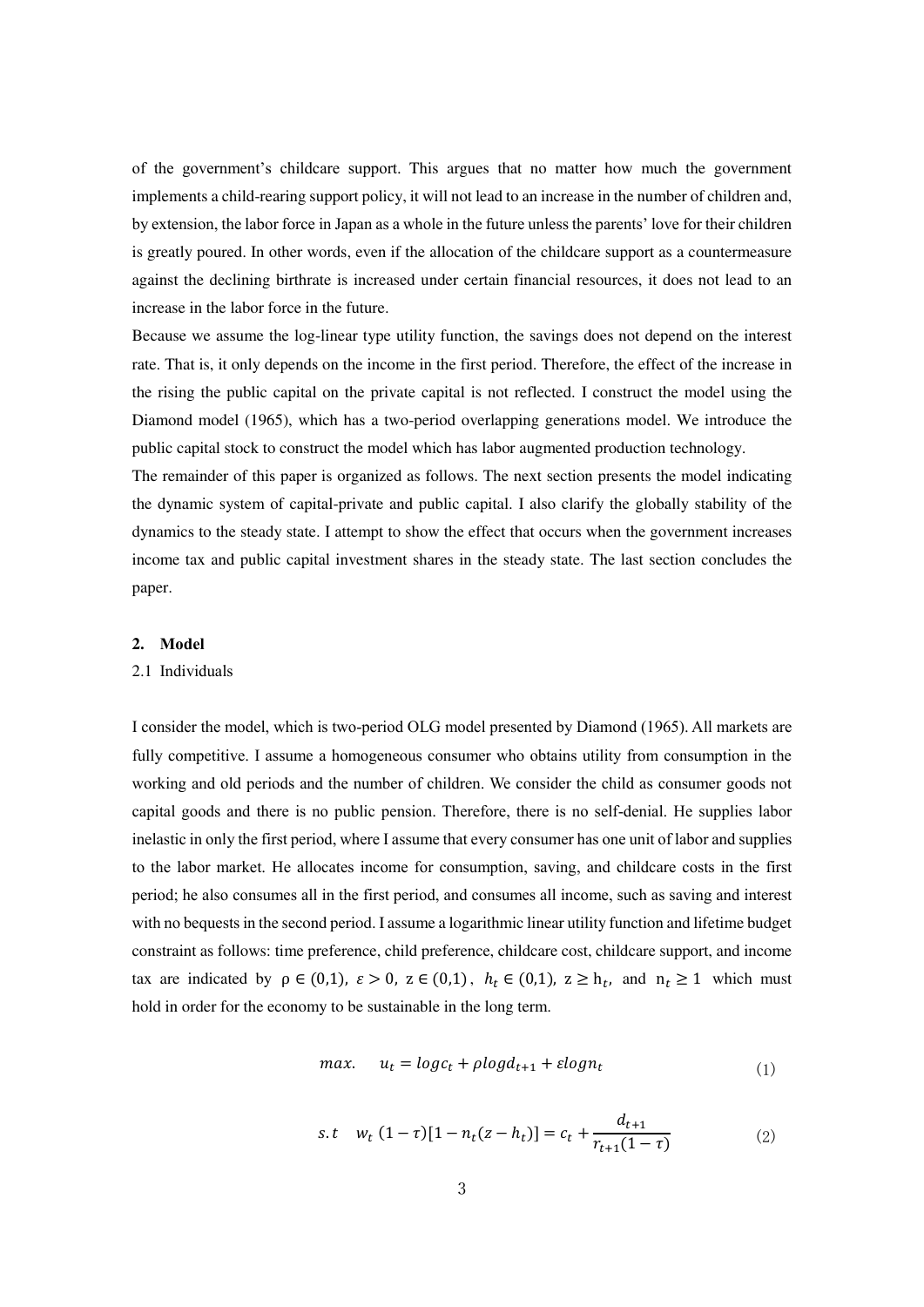$$
c_t^* = \frac{(1 - \tau)w_t}{[1 + \varepsilon + \rho r_{t+1}(1 - \tau)]}
$$
\n(3)

$$
n_t^* = \frac{\varepsilon}{[1 + \varepsilon + \rho r_{t+1}(1-\tau)](z-h_t)}
$$
(4)

$$
d_{t+1}^* = \frac{\rho r_{t+1} w_t (1-\tau)^2}{[1+\varepsilon + \rho r_{t+1} (1-\tau)]}
$$
(5)

$$
s_t^* = \left\{ 1 - \frac{(1+\varepsilon)}{[1+\varepsilon + \rho r_{t+1}(1-\tau)]} \right\} (1-\tau) w_t \tag{6}
$$

#### **2.2 Production**

I consider Cobb-Douglas production technology, where labor increases with a public capital investment, as in Romer (1986). I assume that there are many firms in the good market, and these firms have the same technology. Inputs are private capital stock and labor. The production function of firm  $i$  is indicated as follows:

$$
Y_{it} = K_{it}^{\alpha} (A_t L_{it})^{1-\alpha} \tag{7}
$$

$$
A_t = \frac{G_t}{L_t} \tag{8}
$$

$$
Y_t = K_t^{\alpha} G_t^{1-\alpha} = \left(\frac{K_t}{G_t}\right)^{\alpha} G_t = x_t^{\alpha} G_t \tag{9}
$$

The labor force in the t period is indicated by follows.

$$
L_t = N_t [1 - n_t (z - h_t)] \tag{10}
$$

Here, we consider about the population. The number of populations in the t+1 period is indicated as follows.

$$
N(t+1) = N_t + N_{t+1} = n_t N_0 + n_{t+1} N_t
$$
\n(11)

Where  $N_t$  indicates the number of households in the t period. Here, the generations born in the t period don't work in the  $t+1$  period. Therefore, the labor force in the t period,  $L_t$  is indicated as follows.

$$
L_t = N_t \left[ 1 - \frac{\varepsilon}{\left[ 1 + \varepsilon + \rho r_{t+1} (1 - \tau) \right]} \right] \tag{12}
$$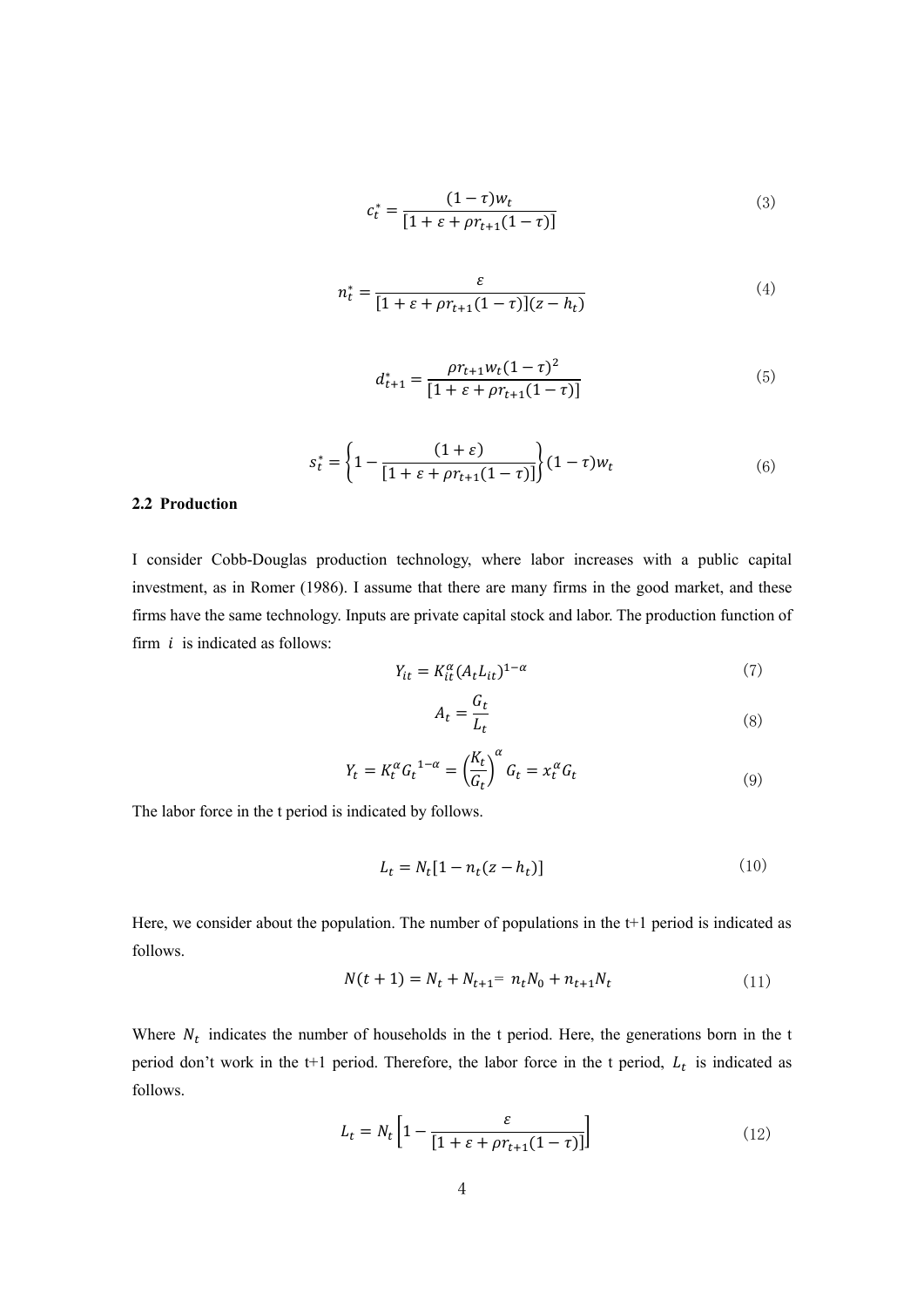The growth of the labor force at t period can be derived using the equation (10) and (11). And it is indicated as follows.

$$
g_L = \frac{L_{t+1}}{L_t} = \frac{\left[1 - \frac{\varepsilon}{[1 + \varepsilon + \rho r_{t+2}(1 - \tau)]}\right] N_{t+1}}{\left[1 - \frac{\varepsilon}{[1 + \varepsilon + \rho r_{t+1}(1 - \tau)]}\right] N_t}
$$
(13)

We assume a perfect competitive market and solve the problem of profit maximization as follows:

$$
(1 - \alpha) \left(\frac{K_{it}}{L_{it}}\right)^{\alpha - 1} A_t^{1 - \alpha} = w_t \tag{14}
$$

$$
\alpha \left(\frac{K_{it}}{L_{it}}\right)^{\alpha - 1} A_t^{1 - \alpha} = r_t \tag{15}
$$

From (14) and (15), the private capital-labor ratio will become the same value as in  $K_{ti}/L_{ti} = K_t/L_t$ . It derives  $\sum_{i=1}^{\infty} L_{it} = L_t$ ,  $\sum_{i=1}^{\infty} K_{it} = K_t$ .  $L_t$ ,  $K_t$  assigning the total labor supply and total private capital. Defining a new variable as  $x = \frac{R}{G}$  $\frac{\pi}{6}$ , the ratio of private and public capital. Then, (14) and (15) are rewritten by the following equations.

$$
(1 - \alpha) \left(\frac{K_t}{G_t}\right)^{\alpha} \frac{G_t}{L_t} = (1 - \alpha) x_t^{\alpha} \frac{G_t}{L_t} = w_t
$$
\n(16)

$$
\alpha \left(\frac{K_t}{G_t}\right)^{\alpha - 1} = \alpha x_t^{\alpha - 1} = r_t \tag{17}
$$

#### **2.3 Government**

The government taxes on the income and divide tax revenues for the public capital investment and the childcare support,  $E > 0$ ,  $H > 0$ . The share of spending on the public capital investment and the income tax rate are shown as  $\varphi \in [0,1]$ ,  $\tau \in [0,1]$ . And the depreciation rate of the public and private capital is 1. Government budget constraint is shown as the following equations.

$$
E_t + H_t = \tau Y_t = \tau x_t^{\alpha} G_t \tag{18}
$$

$$
E_t = G_{t+1} - G_t = \varphi \tau Y_t = \varphi \tau x_t^{\alpha} G_t \tag{19}
$$

$$
w_t h_t n_t N = (1 - \varphi) \tau Y_t = (1 - \varphi) \tau x_t^{\alpha} G_t
$$
\n<sup>(20)</sup>

The per capita childcare support is indicated by (21) using (20) and it is indicated by the next equation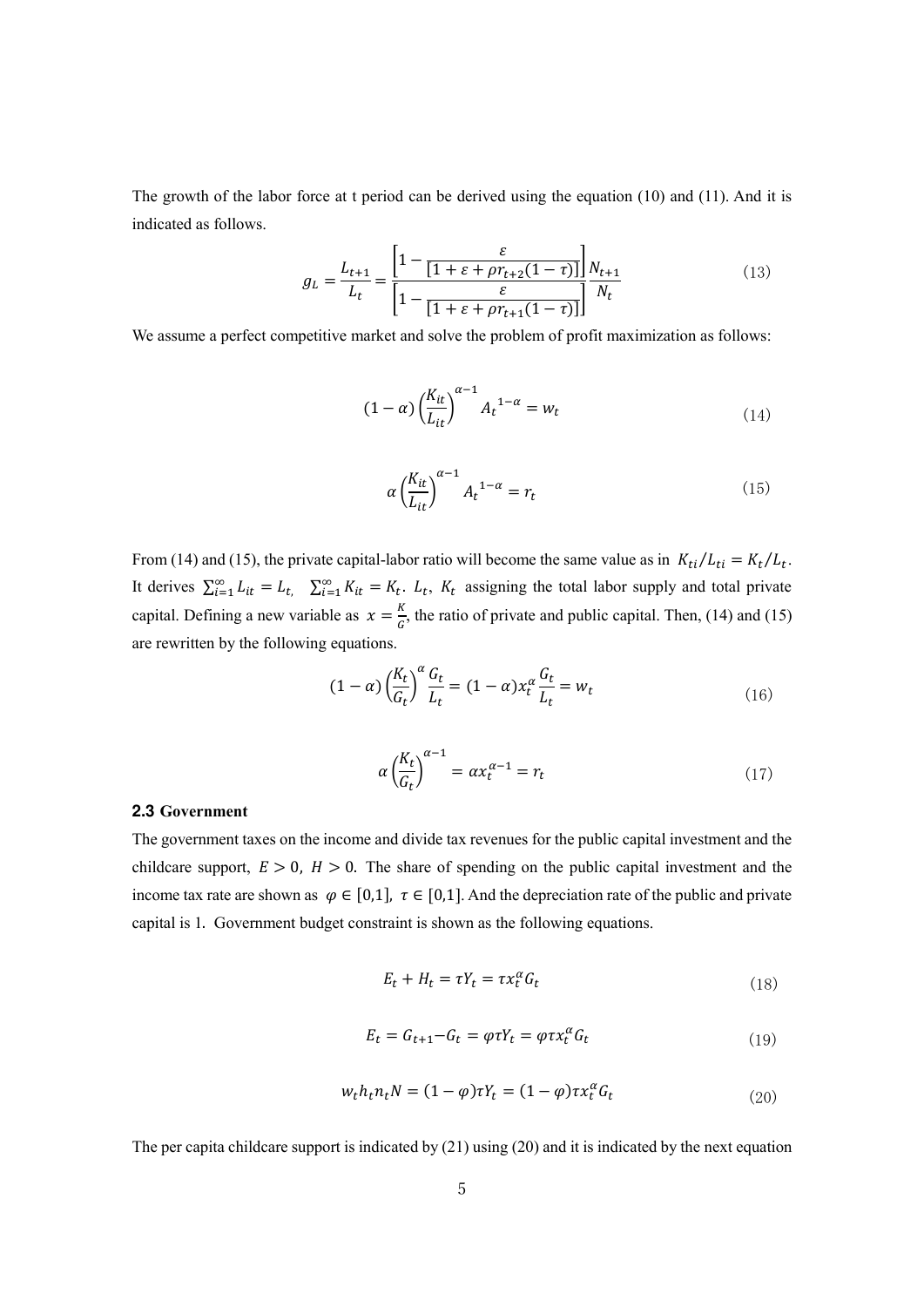and the value will be constant.

$$
h_t = \frac{(1 - \varphi)(1 - \varepsilon z)\tau}{\varepsilon [1 - (1 - \varphi)\tau]}
$$
\n(21)

Here, using the equation (20), rewrite the equation (11), which indicates the labor force in the period t, as follows.

$$
L_t = N_t \left[ 1 - \frac{\varepsilon}{\left[ 1 + \varepsilon + \rho \alpha x_{t+1}^{\alpha - 1} (1 - \tau) \right]} \right]
$$
 (22)

This equation implies that the labor force in the t period does not depend on the childcare support. Furthermore, not only it but also the share of childcare support expenditure on the governmental tax revenue. This clearly means that the government can only intervene the childcare support through the public capital investment. And it suggests that the labor force will continue to decline in the future, even if the late marriage is resolved and the preference for having children increases. Next, let's use the equation (22) to see the labor growth.

$$
g_L = \frac{L_{t+1}}{L_t} = \frac{[1 + \rho \alpha x_{t+2}^{\alpha - 1} (1 - \tau)][1 + \varepsilon + \rho \alpha x_{t+1}^{\alpha - 1} (1 - \tau)] N_{t+1}}{[1 + \rho \alpha x_{t+1}^{\alpha - 1} (1 - \tau)][1 + \varepsilon + \rho \alpha x_{t+2}^{\alpha - 1} (1 - \tau)] N_t}
$$
(23)

Where the number of household in t+1 period is shown as  $N_{t+1} = N_t n_t$  and the number of children is constant in the steady state. Therefore, the equation (23) can be written by the next equation which indicated the growth of the labor force as the number of children in the steady state.

$$
g_L = \frac{L_{t+1}}{L_t} = \frac{n_t N_t}{N_t} = n_t.
$$
 (24)

#### **2.4. Equilibrium**

There are three market and we consider only capital market by Walras' Law. The equilibrium condition is as follows.

$$
s_t L_t = K_{t+1} \tag{25}
$$

We substitute the optimal savings (6) for the equilibrium condition (25) and substitute there for the wage rate (16) and the interest rate (17). Then, these allow us to rewrite the condition (25) to as the next equation.

$$
K_{t+1} = \left\{ 1 - \frac{(1+\varepsilon)}{[1+\varepsilon + \rho \alpha x_{t+1}^{\alpha-1}(1-\tau)]} \right\} (1-\tau)(1-\alpha) x_t^{\alpha} G_t \tag{26}
$$

And we can get the equation (27) by dividing both sides of the equation (26) by  $K_t$ .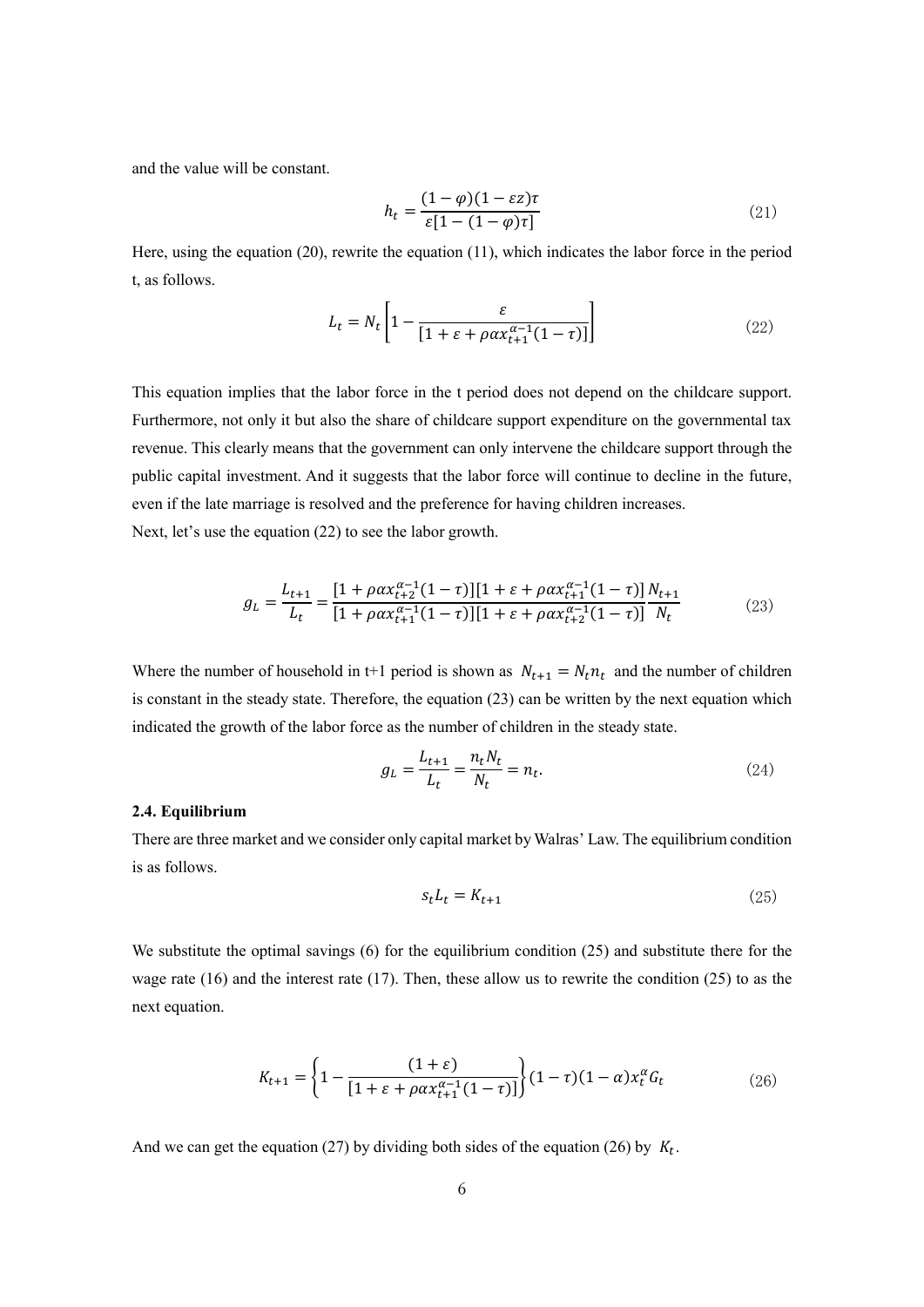$$
g_K = \frac{K_{t+1}}{K_t} = \left\{ \frac{[\rho \alpha x_{t+1}^{\alpha - 1} (1 - \tau)^2](1 - \alpha) x_t^{\alpha - 1}}{[1 + \varepsilon + \rho \alpha x_{t+1}^{\alpha - 1} (1 - \tau)]} \right\}
$$
(27)

We can obtain the dynamics of the private capital.

#### **2.5. Dynamics**

The dynamics of the public capital is indicated by the equation (28).

$$
g_G = \frac{G_{t+1}}{G_t} = \varphi \alpha \tau x_t^{\alpha} + 1 \tag{28}
$$

The growth of  $x$  is indicated by the next equation which is made by using the capital dynamic equations (27) and (28).

$$
g_x = \frac{x_{t+1}}{x_t} = \frac{\frac{K_{t+1}}{K_t}}{\frac{G_{t+1}}{G_t}} = \frac{[\rho \alpha x_{t+1}^{\alpha - 1} (1 - \tau)^2](1 - \alpha) x_t^{\alpha - 1}}{(\varphi \alpha \tau x_t^{\alpha} + 1)[1 + \varepsilon + \rho \alpha x_{t+1}^{\alpha - 1} (1 - \tau)]}
$$
(29)

Let's put  $[1 + \varepsilon + \rho \alpha x_{t+1}^{\alpha-1}(1-\tau)]$  as  $\emptyset > 0$ . Then the equation (29) can be written to follows.

$$
g_x = \frac{x_{t+1}}{x_t} = \frac{\frac{K_{t+1}}{K_t}}{\frac{G_{t+1}}{G_t}} = \frac{[\rho \alpha x_{t+1}^{\alpha - 1} (1 - \tau)^2](1 - \alpha) x_t^{\alpha - 1}}{(\varphi \alpha \tau x_t^{\alpha} + 1)\emptyset}
$$
(30)

$$
\frac{\partial x_{t+1}}{\partial x_t} = \frac{A(x_t, x_{t+1})}{B(x_t, x_{t+1})} = f(x_t, x_{t+1}) = +0.081 > 0
$$
\n(31)

$$
A(x_t, x_{t+1}) = \rho \alpha^2 x_{t+1}^{\alpha-1} x_t^{\alpha-1} (1-\tau)^2 (1-\alpha) - \varphi x_{t+1} \varphi \alpha^2 \tau x_t^{\alpha-1} = -0.12 < 0 \tag{32}
$$

$$
B(x_t, x_{t+1}) = \rho \alpha (1 - \alpha)^2 (1 - \tau)^2 x_{t+1}^{\alpha - 2} x_t^{\alpha} + \phi(\varphi \alpha \tau x_t^{\alpha} + 1) - \rho \alpha(\varphi \alpha \tau x_t^{\alpha} + 1)(1 - \tau)(1 - \alpha) x_{t+1}^{\alpha - 1} = -1.49 < 0
$$
\n(33)

Here, in order for the signs of "A" and "B" in the equation (31) to be positive, we will quantify the parameter in the equations (31) and (32) concretely as  $(a, \varepsilon, \rho, \tau, x, z, \varphi) = (0.5, 0.05, 0.95, 0.3, 3.2, 0.06, 0.83).$ Here, we put the extreme numerical examples such as  $\varepsilon = 0.05$ ,  $\rho = 0.95$  and so on. This is due to the following reasons. The engine of growth clearly the public capital investment in this model. Therefore, in order to connect the wage rate and interest rate pushed up by the public capital investment to higher growth, it is necessary to supply more labor time, that is, lower the opportunity cost for childcare, or higher the preference rate for future consumption. Next, we derive the second derivative of the equation (30). When  $x_t$  approaches 0, the growth of x will be 0 in the equation (30).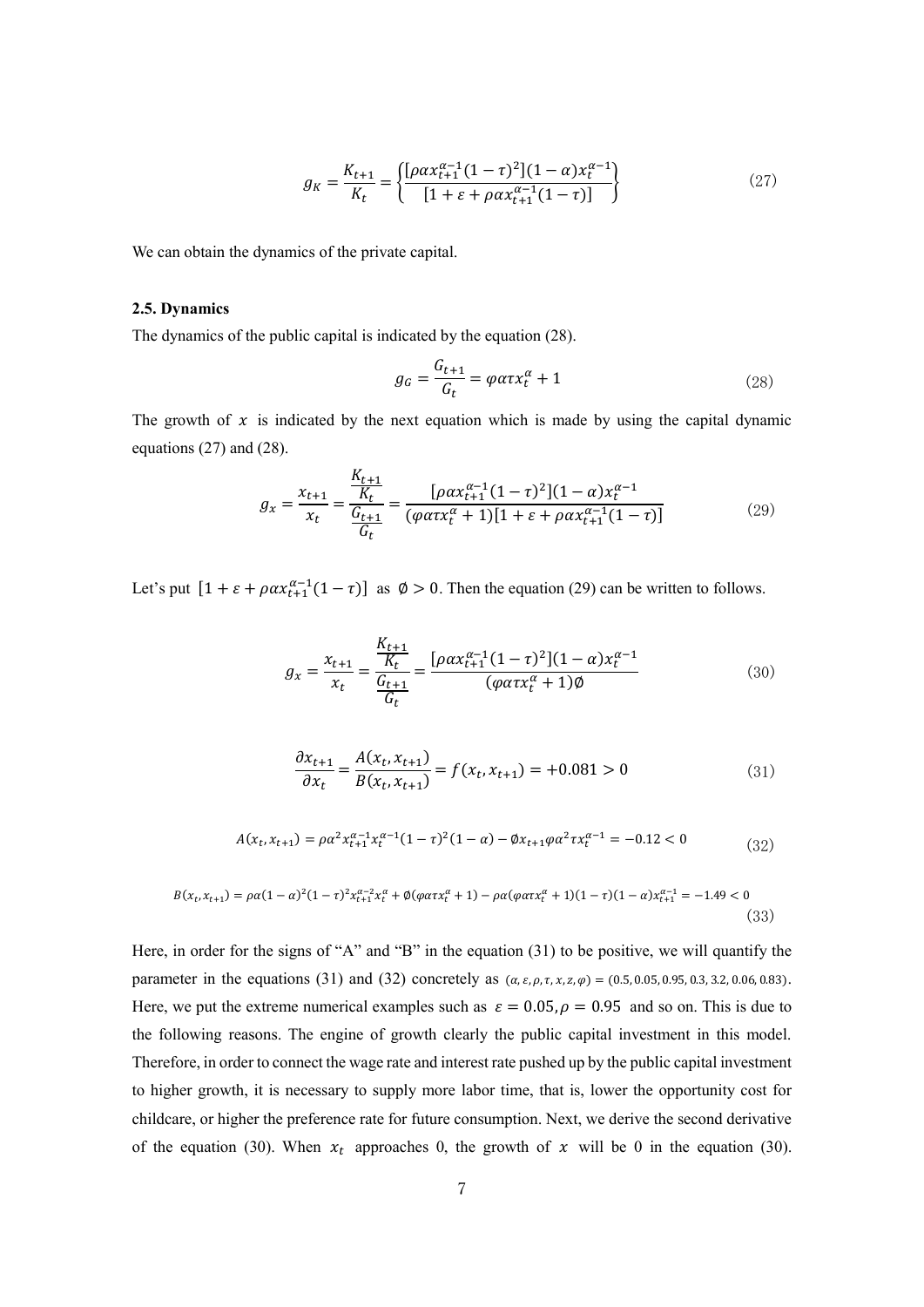$\lim_{x_t \to 0} \frac{x_{t+1}}{x_t}$  $\frac{t+1}{x_t} = 0$ . In other words, this shows that the curve in the graph passes through the origin.

$$
\frac{\partial^2 x_{t+1}}{(\partial x_t)^2} = \frac{\partial f(x_t, x_{t+1})}{\partial x_t} = \frac{A'B - AB'}{B^2} = -0.019 < 0 \tag{34}
$$

$$
A' = \frac{\partial A(x_t x_{t+1})}{\partial x_t} = -\rho \alpha^2 x_t^{\alpha-2} x_{t+1}^{\alpha-1} (1-\tau)^2 (1-\alpha) + \phi (1-\alpha) x_t^{\alpha-2} x_{t+1} \varphi \alpha^2 \tau = 0.016 > 0
$$
\n(35)

$$
B' = \frac{\partial B(x_t, x_{t+1})}{\partial x_t} = \rho \alpha^2 (1 - \alpha)^2 (1 - \tau)^2 x_{t+1}^{\alpha - 2} x_t^{\alpha - 1} + \phi \rho \alpha^2 \tau x_t^{\alpha - 1} - \rho \alpha^3 \varphi \tau x_t^{\alpha - 1} (1 - \alpha)(1 - \tau) x_{t+1}^{\alpha - 1} = 0.045 > 0
$$

$$
\lim_{x_t \to 0} \frac{dx_{t+1}}{dx_t} = \infty \quad \lim_{x_t \to \infty} \frac{dx_{t+1}}{dx_t} = 0 \tag{36}
$$

The ratio of private-public capital will increase and the steady state of  $x$  is shown as  $x^*$ . If the equation (36) is satisfied with  $x^*$  the growth rate of GDP, the private capital and public capital will be the same.

$$
[\rho a(x^*)^{\alpha-1}(1-\tau)^2](1-\alpha)(x^*)^{\alpha-1} = (\varphi a\tau(x^*)^{\alpha}+1)[1+\varepsilon+\rho a(x^*)^{\alpha-1}(1-\tau)]^{(37)}
$$

**Proposition 1. There is a unique value which shows the ratio of the public-private capital in the steady state. If the equation (36) is satisfied, the public capital, private capital and GDP will grow at the same rate. That is we can gain the balanced growth path and it is globally stable.**

$$
\frac{\partial g}{\partial \varphi} = \tau \alpha^2 (x^*)^{\alpha} \left[ \frac{1}{\alpha} + \frac{\varphi}{x^*} \frac{dx^*}{d\varphi} \right]
$$
(38)

$$
\frac{dx^*}{d\varphi} = \frac{A}{B} > 0\tag{39}
$$

$$
A = \varphi \alpha \tau(x^*)^{\alpha} \varphi > 0 \tag{40}
$$

$$
B = -2(1 - \alpha)^2 (1 - \tau)^2 (x^*)^{2\alpha - 3} \rho \alpha + [\varphi \alpha \tau (x^*)^{\alpha} + 1](1 - \alpha)(x^*)^{\alpha - 2} (1 - \tau) \rho \alpha + \varphi \alpha^2 \tau (x^*)^{\alpha - 1} \phi > 0 \tag{41}
$$

Where the second item in brackets means the elasticity of the share for the relative capital value and the sign will be positive. That is, the increment of the share on public capital investment raises the private-public capital scale. These indicate that the economy will grow regardless of the share of the private capital on GDP or the size of elasticity of the share.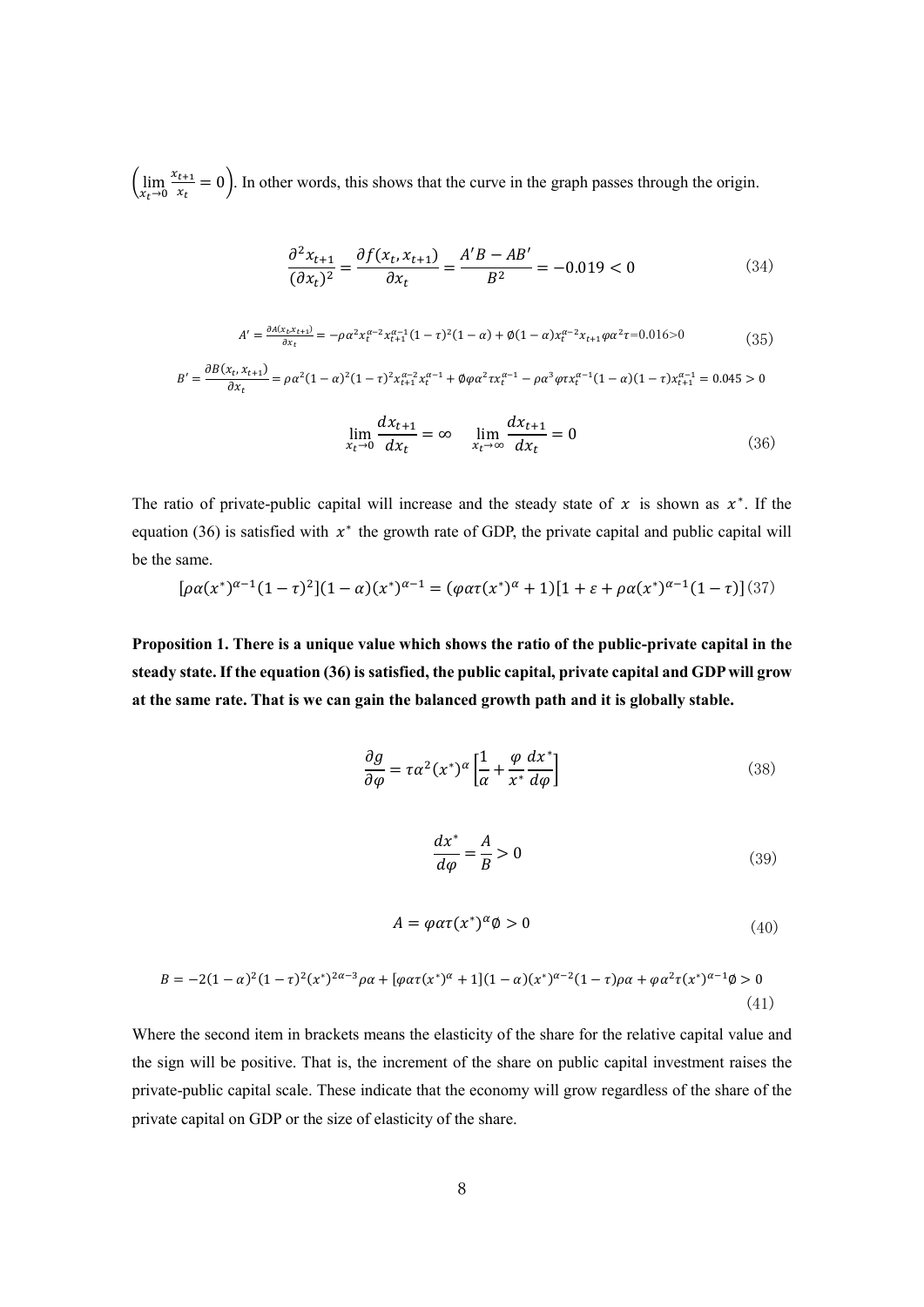**Proposition 2. The economy will grows independently of the share for private capital on GDP or the elasticity of the allocation rate to private and public capital.**

$$
\frac{\partial g}{\partial \varphi} = \tau \alpha^2 \left[ \frac{2(1-\alpha)^2 (1-\tau)^2 (x^*)^{2\alpha-2} \rho + (\varphi \alpha \tau (x^*)^{\alpha} + 1)(1-\alpha)(x^*)^{\alpha-2} (1-\tau) \rho + [\tau (x^*)^{-1} - \varphi (x^*)^{\alpha}] \varphi \alpha \varphi}{2\alpha (1-\alpha)^2 (1-\tau)^2 (x^*)^{\alpha-2} \rho + (\varphi \alpha \tau (x^*)^{\alpha} + 1)(1-\alpha)(x^*)^{-2} (1-\tau) \rho + \varphi \alpha \tau (x^*)^{-1} \varphi} \right] > 0
$$

(42)

The increase on the share of the public capital investment generates an ascending public capital. At the same time, it increases both the wage rate and interest rate. These lead to an upsurge in the private capital through the two effects on the income and the price. The policy of spending all tax revenue on the public capital investment will bring the first best results for growth.

## **Proposition 3. The policy of spending all tax revenue on public capital investment will be the first best policy for growth.**

#### **7. Concluding remarks**

This study focuses on the relative value of the private-public capital with a policy of the childcare support. First, we clarify the global stability on the economic growth and there is the unique steady state which the economy converges. In the steady state the economy is on the balanced growth path, where the private capital, public capital and GDP grow at the same rate. Second, we analyze the effect of increasing the share on the public capital investment for the growth rate in the steady state. It does not depend on both the absolute value of the elasticity of increasing share on the public capital investment for the relative capital value and the share of the labor on GDP. This is because the expansion of both the interest rate and the wage with the rise of the public capital pushes up the relative capital value. That is, it is clear that the economy will grow as the public capital increases.